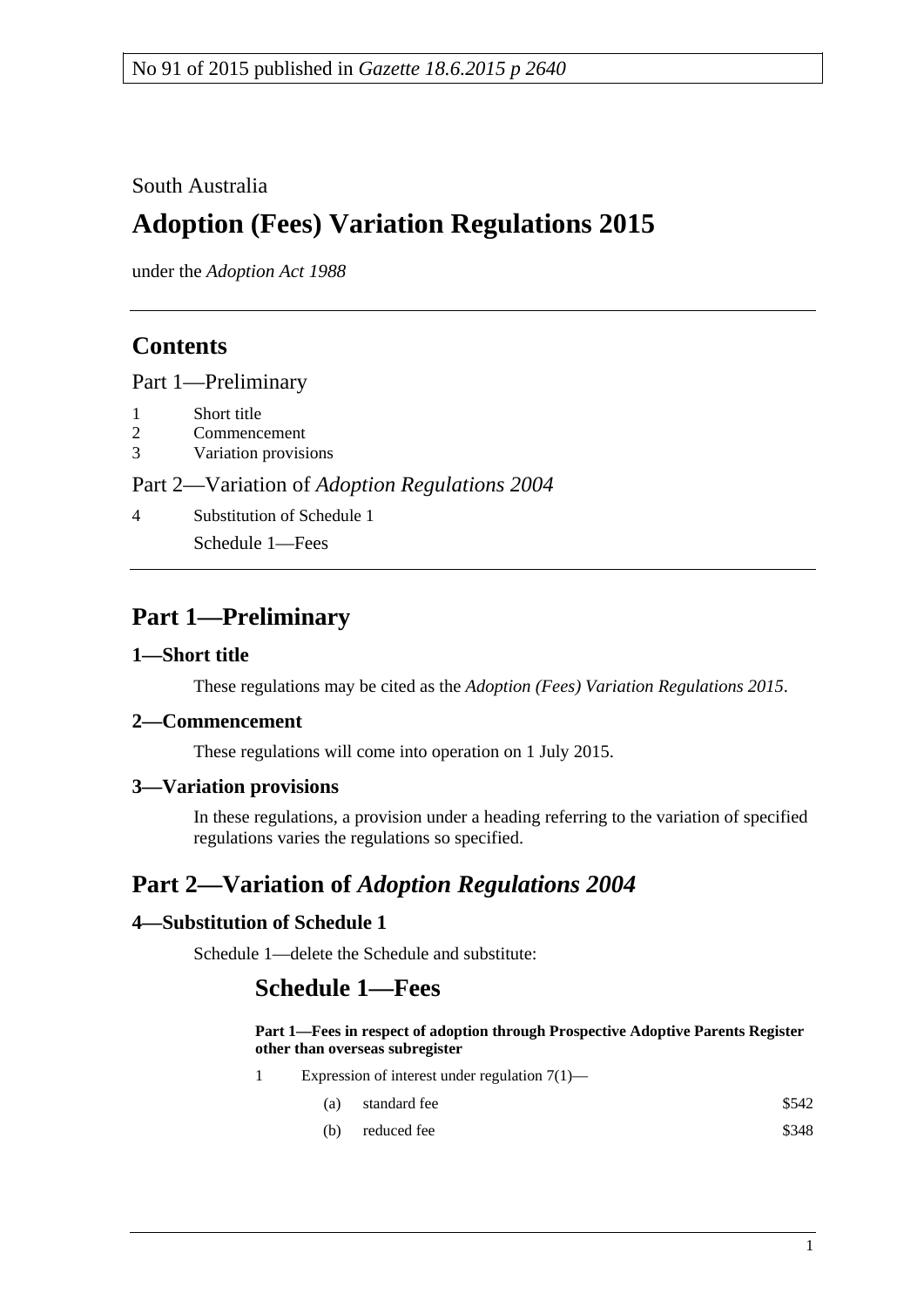| 2                                                               | Application for registration as a prospective adoptive<br>parent-                                                                                                                                                                                                                                                                   |                                                                                               |         |
|-----------------------------------------------------------------|-------------------------------------------------------------------------------------------------------------------------------------------------------------------------------------------------------------------------------------------------------------------------------------------------------------------------------------|-----------------------------------------------------------------------------------------------|---------|
|                                                                 | (a)                                                                                                                                                                                                                                                                                                                                 | standard fee                                                                                  | \$713   |
|                                                                 | (b)                                                                                                                                                                                                                                                                                                                                 | reduced fee                                                                                   | \$392   |
| 3                                                               |                                                                                                                                                                                                                                                                                                                                     | Preparation of an assessment report by the Chief Executive<br>under regulation 9-             |         |
|                                                                 | (a)                                                                                                                                                                                                                                                                                                                                 | standard fee                                                                                  | \$693   |
|                                                                 | (b)                                                                                                                                                                                                                                                                                                                                 | reduced fee                                                                                   | \$352   |
| $\overline{4}$                                                  | On selection of an applicant for an adoption order under<br>regulation 19                                                                                                                                                                                                                                                           |                                                                                               | \$346   |
| Part 2—Fees in respect of adoption through overseas subregister |                                                                                                                                                                                                                                                                                                                                     |                                                                                               |         |
| 5                                                               | Expression of interest under regulation $7(1)$ —                                                                                                                                                                                                                                                                                    |                                                                                               |         |
|                                                                 | (a)                                                                                                                                                                                                                                                                                                                                 | standard fee                                                                                  | \$833   |
|                                                                 | (b)                                                                                                                                                                                                                                                                                                                                 | reduced fee                                                                                   | \$624   |
| 6                                                               | Application for registration as a prospective adoptive parent<br>and preparation of an assessment report by the<br>Chief Executive under regulation 9-                                                                                                                                                                              |                                                                                               |         |
|                                                                 | (a)                                                                                                                                                                                                                                                                                                                                 | standard fee                                                                                  | \$4 163 |
|                                                                 | (b)                                                                                                                                                                                                                                                                                                                                 | reduced fee                                                                                   | \$3468  |
|                                                                 | (The fee includes participation in certain workshops and<br>seminars.)                                                                                                                                                                                                                                                              |                                                                                               |         |
| 7                                                               | On preparation of file for lodging with relevant authority of<br>overseas country                                                                                                                                                                                                                                                   |                                                                                               | \$2 775 |
| 8                                                               | On selection of an applicant for an adoption order for a<br>particular child under regulation 19-                                                                                                                                                                                                                                   |                                                                                               |         |
|                                                                 | (a)                                                                                                                                                                                                                                                                                                                                 | for first child to be placed for adoption                                                     | \$3 607 |
|                                                                 | (b)                                                                                                                                                                                                                                                                                                                                 | for second or subsequent child to be placed for<br>adoption                                   | \$3468  |
|                                                                 | Part 3-Other fees                                                                                                                                                                                                                                                                                                                   |                                                                                               |         |
| 9                                                               |                                                                                                                                                                                                                                                                                                                                     | On lodgement of an application for transfer of registration<br>under regulation 11            | \$291   |
| 10                                                              |                                                                                                                                                                                                                                                                                                                                     | On lodgement of an application for conversion of registration<br>\$472<br>under regulation 12 |         |
| 11                                                              | For preparation of an assessment report by the Chief<br>\$472<br>Executive following an application for conversion of<br>registration under regulation 12                                                                                                                                                                           |                                                                                               |         |
| 12                                                              | For all functions associated with consent to adoption and,<br>where necessary, the preparation of a report under<br>section $22(1)$ of the Act prior to an application to the Court<br>for an order for adoption of a child by a person other than a<br>person selected as an applicant for an adoption order from the<br>register- |                                                                                               |         |
|                                                                 | (a)                                                                                                                                                                                                                                                                                                                                 | if the application for an adoption order is to relate to<br>only 1 child                      | \$386   |